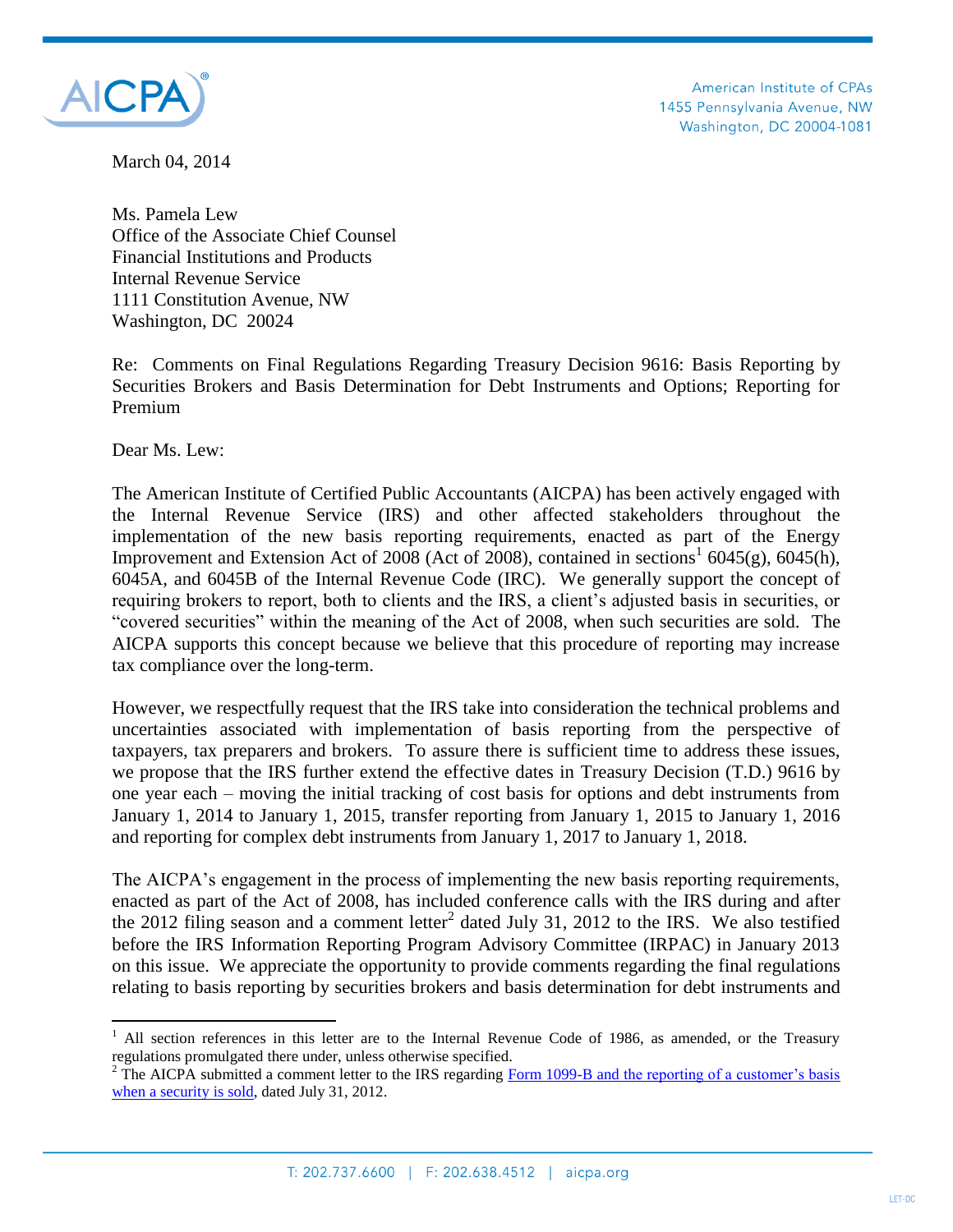Ms. Pamela Lew March 04, 2014 Page 2 of 4

options and reporting for premium. These comments were developed by the AICPA Individual and Self-Employed Tax Technical Resource Panel and approved by the AICPA Tax Executive Committee.

## Issues and Concerns

 $\overline{\phantom{a}}$ 

Two issues of particular concern to the AICPA are the inconsistency among brokers in reporting the disallowed loss from a wash sale and the fact that there are different views among experts on how to properly account for market discount bonds that are not subject to the current inclusion election. Without the clarifications<sup>3</sup> and the consistency of reporting transactions from brokers, an undue burden is placed on taxpayers and tax return preparers to resolve these discrepancies (often without the needed information to make the proper determination).

We are also concerned that the final regulations which mandate reporting procedures that are significantly different from what has been industry practice may confuse taxpayers, result in inaccurate gain/loss reporting, and possibly cause double taxation of certain income. We specifically highlight the regulations prohibiting brokers from making income adjustments to the basis of underlying stock for compensatory stock options and other equity based compensation arrangements granted after January 1, 2014, which is not only a change from common industry practice, but a reversal from the proposed regulations issued in 2011.

The AICPA also expresses concern with the requirement that brokers assume taxpayers have made an election under section 171 to amortize bond premium on a taxable debt instrument, unless notified otherwise. Under section 171 and the accompanying regulations, a taxpayer is required to attach a statement to his or her tax return in the first year the election is in effect. Furthermore, the election is applicable to all taxable bonds owned in that first tax year, or acquired in subsequent years, and only the Commissioner may approve the revocation of the election. The proposed regulations under section 1.6049-9T permitted a broker to report the net interest paid during the year, reflecting the reduction from amortization of bond premium, without separately reporting the amount of amortization or even indicating that the interest amount is being reported, net of amortization. Taxpayer confusion and overstating income may result from duplicate reporting of these items. There is also the possibility of an error if the taxpayer did not actually make the election but simply assumed that the election was made.

Additionally, the AICPA agrees with the comments<sup>4</sup> submitted by the Securities Industry and Financial Markets Association (SIFMA) on October 4, 2013 and the comments<sup>5</sup> submitted by the American Bankers Association (ABA) on September 18, 2013 which express concerns regarding

<sup>&</sup>lt;sup>3</sup> See Securities Industry and Financial Markets Association (SIFMA) comment letter, "Basis Reporting by [Securities Brokers and Basis Determination for Debt Instruments and Options; Final Regulations,"](http://www.sifma.org/comment-letters/2013/sifma-submits-comments-to-the-irs-on-cost-basis-reporting-and-basis-determination/) for other identified areas that require clarification, submitted to IRS on October 4, 2013. 4 *Id.*

<sup>&</sup>lt;sup>5</sup> See American Bankers Association (ABA) comment letter, "Basis Reporting by Securities Brokers and Basis [Determination for Debt Instruments and Options; Reporting for Premium; Final and Temporary Regulations; 78](http://www.aba.com/Advocacy/commentletters/Documents/09182013ABALettertoIRSReCostBasis.pdf)  [Federal Register 23116,"](http://www.aba.com/Advocacy/commentletters/Documents/09182013ABALettertoIRSReCostBasis.pdf) submitted to IRS on September 18, 2013.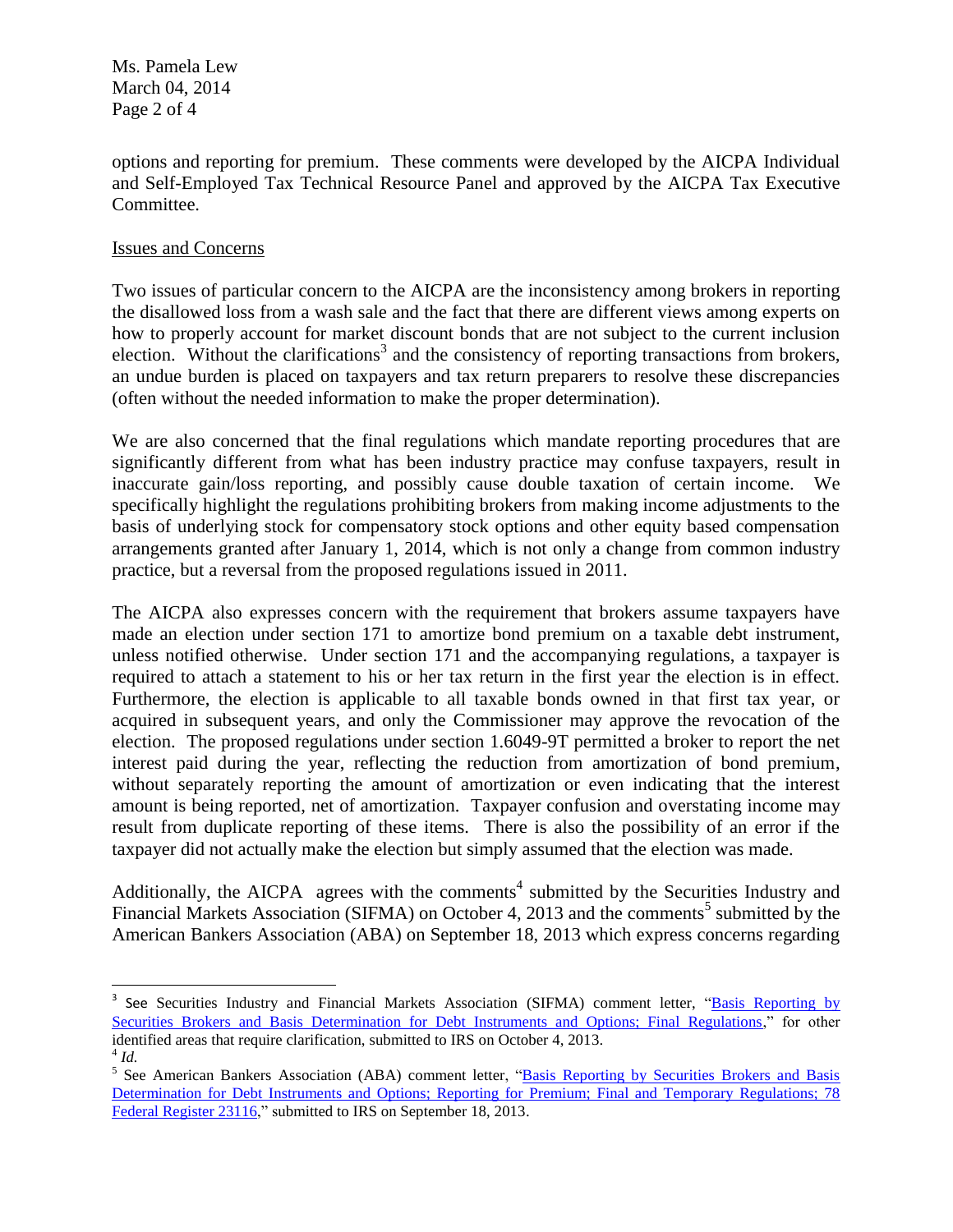Ms. Pamela Lew March 04, 2014 Page 3 of 4

specific elements of T.D. 9616 that both organizations believe will further confuse and complicate cost basis reporting for taxpayers.

## Recommendation

We appreciate the IRS's decision to delay the proposed effective dates for the basis reporting involved with debt instruments and options from January 1, 2013, to January 1, 2014. However, we believe a further delay is necessary to reduce compliance burdens for individual taxpayers. The delay will provide additional time for third party reporting entities to change their programming and processes to comply with the regulations. During the 2013 filing season, our members and their clients experienced significant confusion from the implementation of cost basis reporting for stocks and mutual funds. In many instances, our members found the Forms 1099-B to contain inaccurate, incomplete or inconsistently reported information by various third party reporting entities. The number of corrected Forms 1099-B was arguably greater than in prior years and many more original Forms 1099-B were received post February 15<sup>th</sup>. We believe the delay in expanding basis reporting may allow additional time for these issues relating to basis reporting for stock and mutual funds to come to a resolution. Adding additional complexity by expanding those securities requiring basis reporting may strain the ability of third party reporting entities, software developers and tax preparers to provide complete and accurate data to both the IRS and taxpayers. This complexity may result in increased tax compliance costs for taxpayers.

## Conclusion

Accordingly, the AICPA respectfully requests the IRS to further extend the effective dates in T.D. 9616 by one year – moving the initial tracking of cost basis for options and debt instruments from January 1, 2014 to January 1, 2015, transfer reporting from January 1, 2015 to January 1, 2016 and reporting for complex debt instruments from January 1, 2017 to January 1, 2018.

\* \* \* \* \*

The AICPA is the world's largest member association representing the accounting profession, with more than 394,000 members in 128 countries and a 125-year heritage of serving the public interest. Our members advise clients on federal, state and international tax matters and prepare income and other tax returns for millions of Americans. Our members provide services to individuals, not-for-profit organizations, small and medium-sized businesses, as well as America's largest businesses.

We appreciate your consideration of these comments and welcome the opportunity to discuss these issues further. Please feel free to contact me at (304) 522-2553, or [jporter@portercpa.com;](mailto:jporter@portercpa.com) Jonathan Horn, Chair, AICPA Individual & Self-Employed Tax Technical Resource Panel, at (212) 744-1447, or [jmhcpa@verizon.net;](mailto:jmhcpa@verizon.net) or Amy Wang, AICPA Technical Manager – Taxation, at (202) 434-9264, or [awang@aicpa.org.](mailto:awang@aicpa.org)